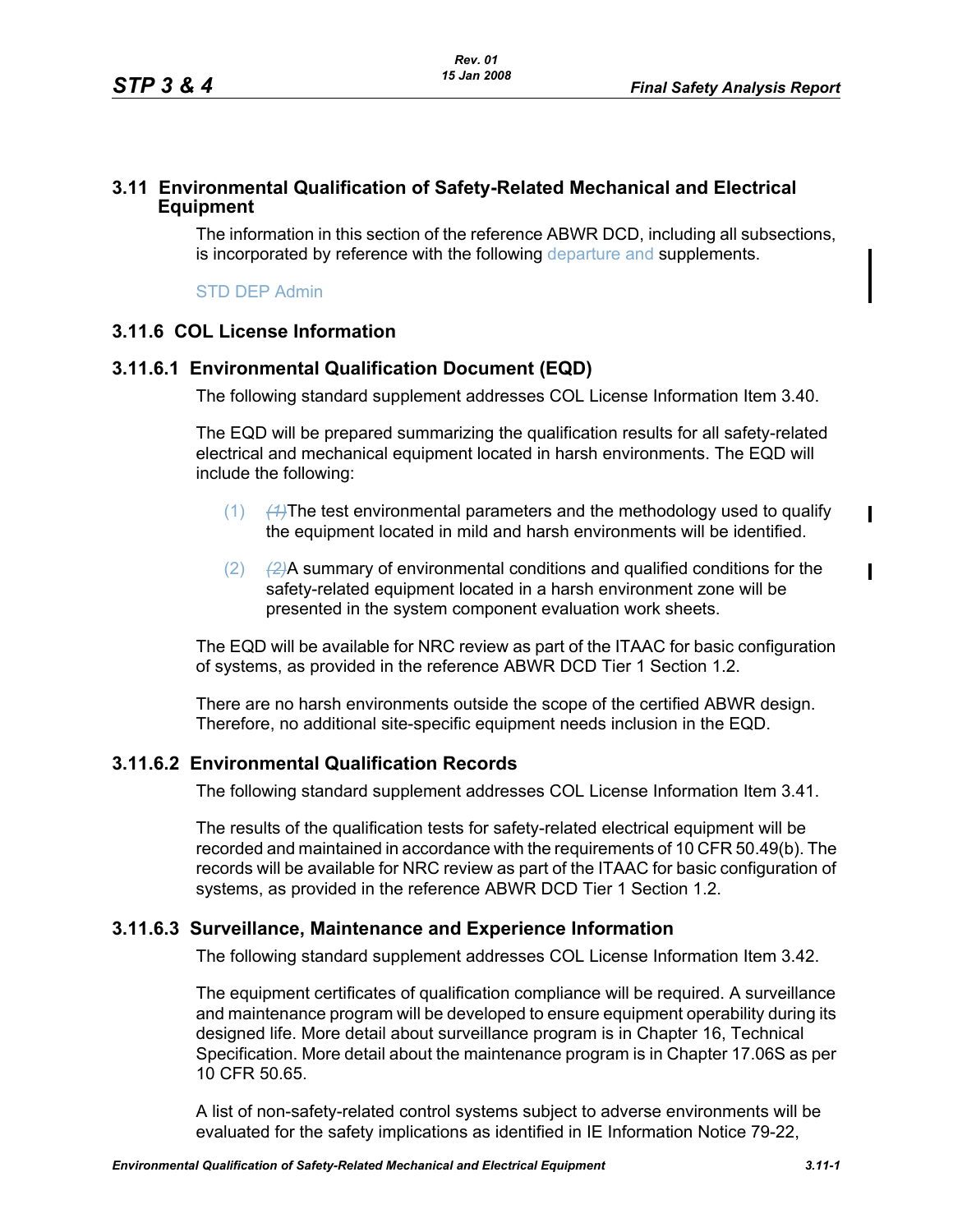$\mathbf I$ 

Qualification of Control Systems. These are design related considerations that will be factored into the detailed design.The records of evaluation will be available for NRC review as part of the ITAAC for basic configuration of systems, as provided in the reference ABWR DCD Tier 1 Section 1.2.

Issues related to equipment wetting and flooding above the flood level as identified in IE Information Notice 89-63, Possible Submergence of Electrical Circuits Located Above the Flood Level Because of Water Intrusion and Lack of Drainage, are design related considerations that will be factored into the detailed design.The records of evaluation will be available for NRC review as part of the ITAAC for basic configuration of systems, as provided in the reference ABWR DCD Tier 1 Section 1.2.

# **3.11.6S Qualification of Mechanical Equipment**

To respond to RG 1.206 the following supplemental information is being provided. The process for determining the suitability of environmentally sensitive soft parts in mechanical equipment has been established for all commodities and sub-components of mechanical equipment that perform a safety-related function by adherence to the requirements of NEDE-24326-1-P "General Electric Environmental Qualification Program." This specification invokes the requirements of the applicable IEEE standards (e.g. 323 and 344), which will ensure that any elastomer, seal or lubricant used in mechanical equipment will be capable of performing the respective safety function under the environmental conditions to which it is subjected.

As stated in DCD Chapter 3.11.1, safety-related mechanical equipment are defined and specified in DCD Chapter 3.2. Specifically, for mechanical components, the requirements of DCD Chapter 3.9 ensure that any safety-related function is capable of being performed, including passive functions such as pressure boundary integrity. The documentation requirements of DCD Chapter 3.2.6 and 10CFR50 Appendix B ensure that the materials used will be capable of performing the safety-related functions defined for mechanical equipment and components. These requirements ensure that the constituent parts of a safety-related assembly or component is capable of performing its required function during normal, abnormal, test, design basis accident and post-accident environmental conditions.

### **3.11.7 Operational Information**

The following site-specific supplement provides an operational program description of the STP 3 & 4 Environmental Qualification (EQ) Program.

The EQ Program for STP 1 & 2 has been reviewed and approved by the NRC (NUREG-0781 Supplement 4) and has been fully implemented. The EQ Program for STP 3 & 4 will be consistent with the STP 1 & 2 Program, taking into consideration the appropriate differences between the existing and new units. The EQ Program prescribes the methodology for performing activities required to establish, maintain, and document the environmental qualification of safety-related equipment as defined in Subsection 3.11.1.